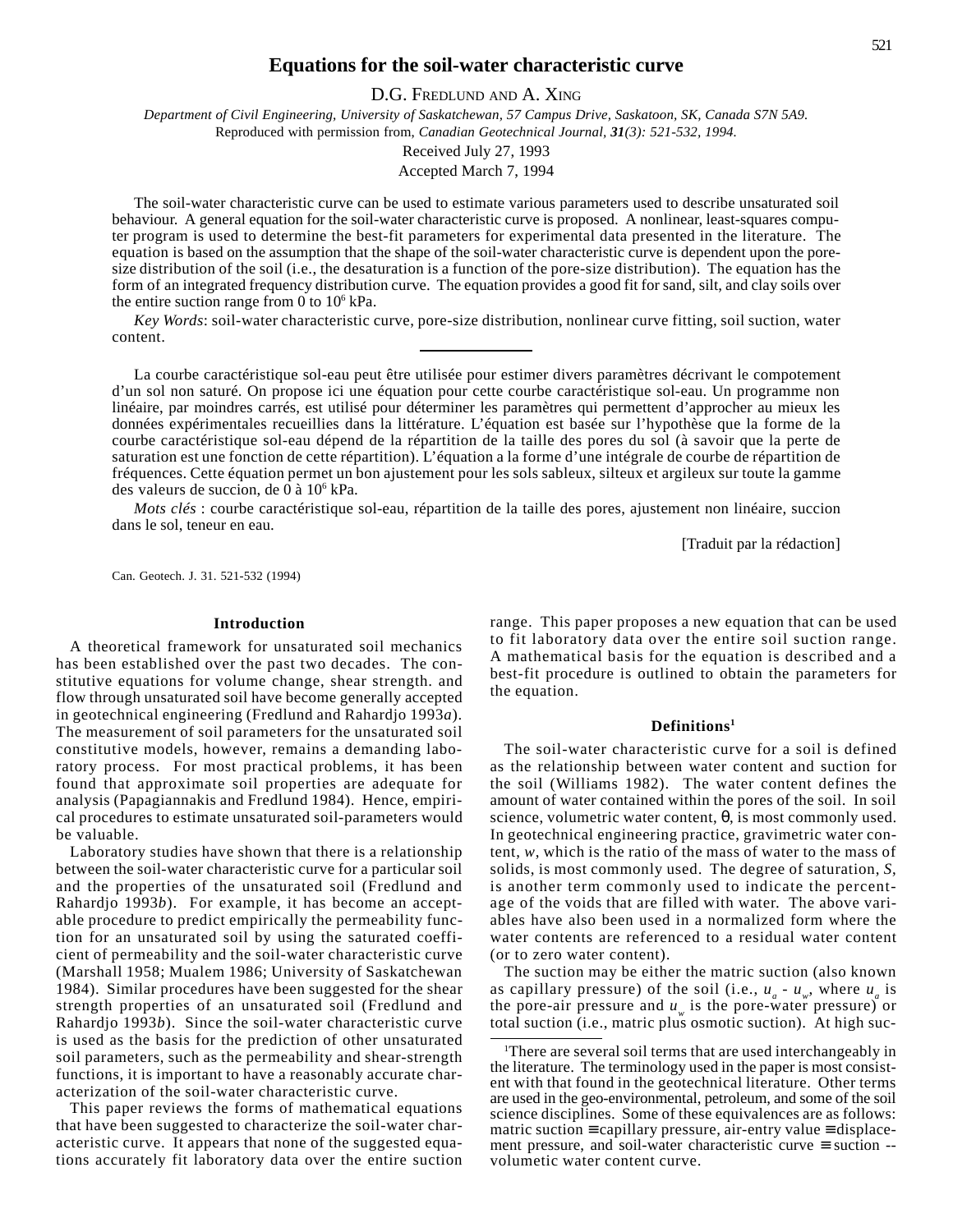

tions (i.e., greater than about 1500 kPa), matric suction and total suction can generally be assumed to be equivalent.

As a result of the different terminologies used, the soilwater characteristic curves have taken on numerous forms. It is suggested that the term soil-water characteristic curve be used to represent the relationship between volumetric water content, θ*,* and matric suction. Volumetric water content test results in the low suction range are often presented using an arithmetic scale. Soil-water characteristic curves over the entire suction range are often plotted using a logarithmic scale.

Figure 1 shows a typical plot of a soil-water characteristic curve for a silty soil, along with some of its key characteristics. The air-entry value of the soil (i.e., bubbling pressure) is the matric suction where air starts to enter the largest pores in the soil. The residual water content is the water content where a large suction change is required to remove additional water from the soil. This definition is vague and an empirical procedure for its quantification would be useful. A consistent way to define the residual water content is shown in Fig. 1. A tangent line is drawn from the inflection point. The curve in the high-suction range can be approximated by another line. The residual water content θ<sub>*r*</sub>, can be approximated as the ordinate of the point at which the two lines intersect (Fig. 1). The total suction corresponding to zero water content appears to be essentially the same for all types of soils. A value slightly below 10<sup>6</sup> kPa has been experimentally supported for a variety of soils (Croney and Coleman 1961). This value is also supported by thermodynamic considerations (Richards 1965). In other words, there is a maximum total suction value corresponding to a zero relative humidity in any porous medium.

The main curve shown in Fig. 1 is a desorption curve. The adsorption curve differs from the desorption curve as a result of hysteresis. The end point of the adsorption curve may differ from the starting point of the desorption curve because of air entrapment in the soil. Both curves have a similar form; however, this paper primarily considers the desorption curve.

Typical soil-water characteristic curves (i.e., desorption curves) for different soils are shown in Fig. 2. The saturated water content,  $\theta_s$ , and the air-entry value or bubbling pressure,  $(u_a - u_w)_b$ , generally increase with the plasticity of the soil. Other factors such as stress history also affect the shape of the soil-water characteristic curves.



FIG. 1. Typical soil-water characteristic for a silty soil FIG. 2. Soil-water characteristic curves for sandy soil, a silty soil, and a clayey soil.

#### **Literature review**

Numerous empirical equations have been proposed to simulate the soil-water characteristic curve. Among the earliest is an equation proposed by Brooks and Corey (1964). It is in the form of a power-law relationship:

$$
[1] \Theta = \left(\frac{\psi_b}{\psi}\right)^{\lambda}
$$

**where:**

 $\Theta$  = normalized (or dimensionless) water content (i.e., Θ =  $(θ - θ<sub>r</sub>)/(θ<sub>s</sub> - θ<sub>r</sub>)$ , where  $θ<sub>s</sub>$  and  $θ<sub>r</sub>$  are the saturated and residual volumetric water contents, respectively),  $\mathbf{w}$  = suction.

 $\Psi_b$  = air-entry value, and<br>  $\lambda$  = pore-size distribution

 $=$  pore-size distribution index.

The degree of saturation, *S*, has also been used in place of the normalized water content. Equation [1] has been verified through several studies (Campbell 1974; Clapp and Hornberger 1978, Gardner *et al.* 1970*a*, 1970*b*; Rogowski 1971; Williams *et al.* 1983; McCuen *et al.* 1981).

The following linear relationship between the logarithm of volumetric water content and the logarithm of suction was used by Williams *et al.* (1983) to describe the soil-water characteristic curve of many soils in Australia.

## $[2] \ln \psi = a_1 + b_1 \ln \theta$

where:  $a_1$  and  $b_1$  = curve-fitting parameters.

McKee and Bumb (1984) suggested an exponential function for the relationship between the normalized water content and suction. This has been referred to as the Boltzmann distribution:

# $[3]$   $\Theta = e^{-(\psi - a_2)/b_2}$

where:  $a_2$  and  $b_2$  = curve-fitting parameters.

Equations  $[\hat{1}]$  and  $[3]$  have been found to be valid for suction values greater than the air-entry value of the soil. The equations are not valid near maximum desaturation or under fully saturated conditions. To remedy this condition, McKee and Bumb (1987) and Bumb (1987) suggested the following relationship:

$$
[4] \Theta = \frac{1}{1 + e^{(\psi - a_3)/b_3}}
$$

where:  $a_3$  and  $b_3$  = curve-fitting parameters. This equation gives a better approximation in the low suction range. The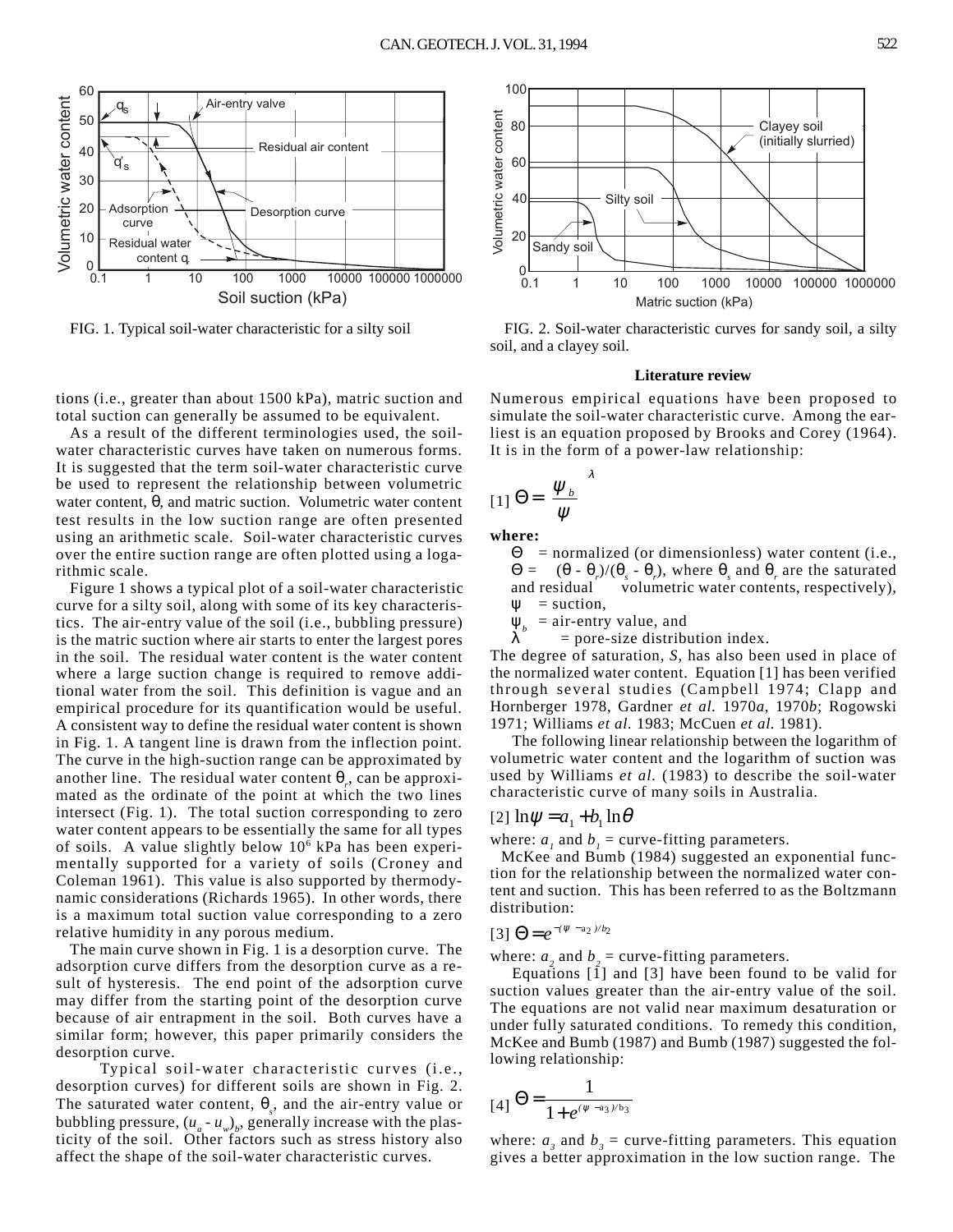equation is not suitable in the high suction range, since the curve drops exponentially to zero at high suction values.

Equation [1] implies that there is a sharp discontinuity in suction near saturation. Although some coarse-grained sands may have a rapid change in suction at low suctions, most soils, particularly medium and fine textured soils, show a gradual curvature in the air-entry region near saturation. A modification of Eq. [1] was suggested by Roger and Hornberger (1978) to account for gradual air entry. In the case where the volumetric water content is referenced to zero water content and the normalized volumetric water content, Θ, (i.e., θ*/*θ*<sup>s</sup>* ), is plotted as the abscissa, the general soilwater characteristic plot has an inflection point where the slope, *d*ψ/*d*Θ, changes from an increasing value to a decreasing value as  $\Theta$  decreases. The inflection point is assigned the coordinates  $(\Theta_i, \Psi_i)$ , and the interval  $\Theta_i \leq \Theta \leq 1$  can be described by a parabola:

[5] 
$$
\psi = -a_4 (\Theta - b_4)(\Theta - 1)
$$

where  $a_4$  and  $b_4$  = curve-fitting parameters. The parameters  $a_4$  and  $b_4$  are obtained by forcing Eq. [5] through the two points  $(\dot{\Theta}_i, \Psi_i)$  and (1, 0). The slopes of both Eq. [1] and Eq. [5] are equal at the inflection point.

Another frequently used form for the relationship between suction and the normalized water content was given by van Genuchten (1980):

$$
[6]\Theta = \left[\frac{1}{1 + (p\psi)^n}\right]^m
$$

where  $p$ ,  $n$ , and  $m$  = three different soil parameters. This form of the equation gives more flexibility than the previous equations described. In an attempt to obtain a closed-form expression for hydraulic conductivity, van Genuchten (1980) related *m* and *n* through the equation  $m = (1 - 1/n)$ . This, however, reduces the flexibility of Eq. [6]. More accurate results can be obtained by leaving *m* and *n* parameters with no fixed relationship.

Gardner (1958) proposed an equation for the permeability function. The equation emulates the soil-water characteristic curve and can be visualized as a special case of Eq. [6]:

$$
[7] \Theta = \frac{1}{1 + q\psi^n}
$$

**where:**

*q* is a curve-fitting parameter related to the air-entry value of the soil, and

*n* is a curve-fitting parameter related to the slope at the inflection point on the soil-water characteristic curve.

## **Theoretical basis for the shape of the soil-water characteristic curve**

The equations proposed in the research literature are empirical in nature. Each equation appears to apply for a particular group of soils. There are other equations of slightly differing forms that could be tested to assess their fit with experimental data. For example, the soil-water characteristic curve appears to have the form of the right-hand side of a normal-distribution curve. Therefore, the following equation can be used to approximate the soil-water characteristic curve:

 $[8] \Theta = a_5 e^{-(b_5 \psi)^m}$ 

where  $a_5$ ,  $b_5$ , and  $m =$  curve-fitting parameters. Equation [8]

is not suitable as a general form, although it might apply for some soils over a limited range of suction values.

To establish a theoretical basis for the soil-water characteristic curve, let us consider the pore-size distribution curve for the soil. The soil may be regarded as a set of interconnected pores that are randomly distributed. The pores are characterized by a pore radius, *r*, and described by a function  $f(r)$ , where  $f(r)$  dr is the relative volume of pores of radius  $r$  to  $(r + dr)$ . In other words,  $f(r)$  is the density of pore volume corresponding to radius  $r$ . Since  $f(r)$  *dr* is the contribution of the pores of radius *r* to  $(r + dr)$  that are filled with water, the volumetric water content can be expressed as:

$$
[9] \qquad \theta(R) = \int_{R_{min}}^{R} f(r) \, dr
$$

where:

 $\theta$  (*R*) is volumetric water content when all the pores with radius less than or equal to *R* are filled with water, and *Rmin* is minimum pore radius in the soil.

Let  $R_{\text{max}}$  denote the maximum pore radius. Then, for the saturated case:

$$
[10] \qquad \theta(R_{\text{max}}) = \theta_s
$$

The capillary law states that there is an inverse relationship between matric suction and the radius of curvature of the air-water interface. In other words, the air-water interface bears an inverse relationship to the pore size being desaturated at a particular suction:

$$
[11] \qquad r = \frac{C}{\psi}
$$

where  $C = (2T \cos \phi)$ , a constant, where  $T = \text{surface tension}$ of water, and  $\varphi$  is angle of contact between water and soil. Two particular suction conditions can be defined as follows:

$$
\begin{array}{ll}\n[12] & \psi_{\text{max}} = \frac{C}{R_{\text{min}}} \\
\text{and} & C\n\end{array}
$$

$$
[13] \qquad \Psi_{\text{aev}} = \frac{C}{R_{\text{max}}}
$$

**where:**

 $\Psi_{max}$  = the suction value corresponding to the minimum pore radius, and

 $\Psi_{\text{new}}$  = the air-entry suction value of the soil.

Using the capillary law, Eq. [9] can be expressed in terms of suction:

$$
[14] \qquad \theta(\psi) = \int_{\psi_{max}}^{\psi} f\left(\frac{C}{h}\right) d\left(\frac{C}{h}\right) = \int_{\psi}^{\psi_{max}} f\left(\frac{C}{h}\right) \frac{C}{h^2} dh
$$

where *h* is variable of integration, representing suction. Equation [14] is the general form describing the relationship between volumetric water content and suction. If the pore-size distribution,  $f(r)$ , of a soil is known, the soil-water characteristic curve can be uniquely determined by Eq. [14]. Several special cases are as follows:

(1) *Case of a constant pore size function* - The pore sizes are uniformly distributed, that is,  $f(r) = A$ , where *A* is a constant. It follows, from Eq. [14] that:

$$
[15] \quad \theta(\psi) = \int_{\psi}^{\psi_{max}} \frac{AC}{h^2} dh = AC \left( \frac{1}{\psi} - \frac{1}{\psi_{max}} \right) = \frac{B}{\psi} - D
$$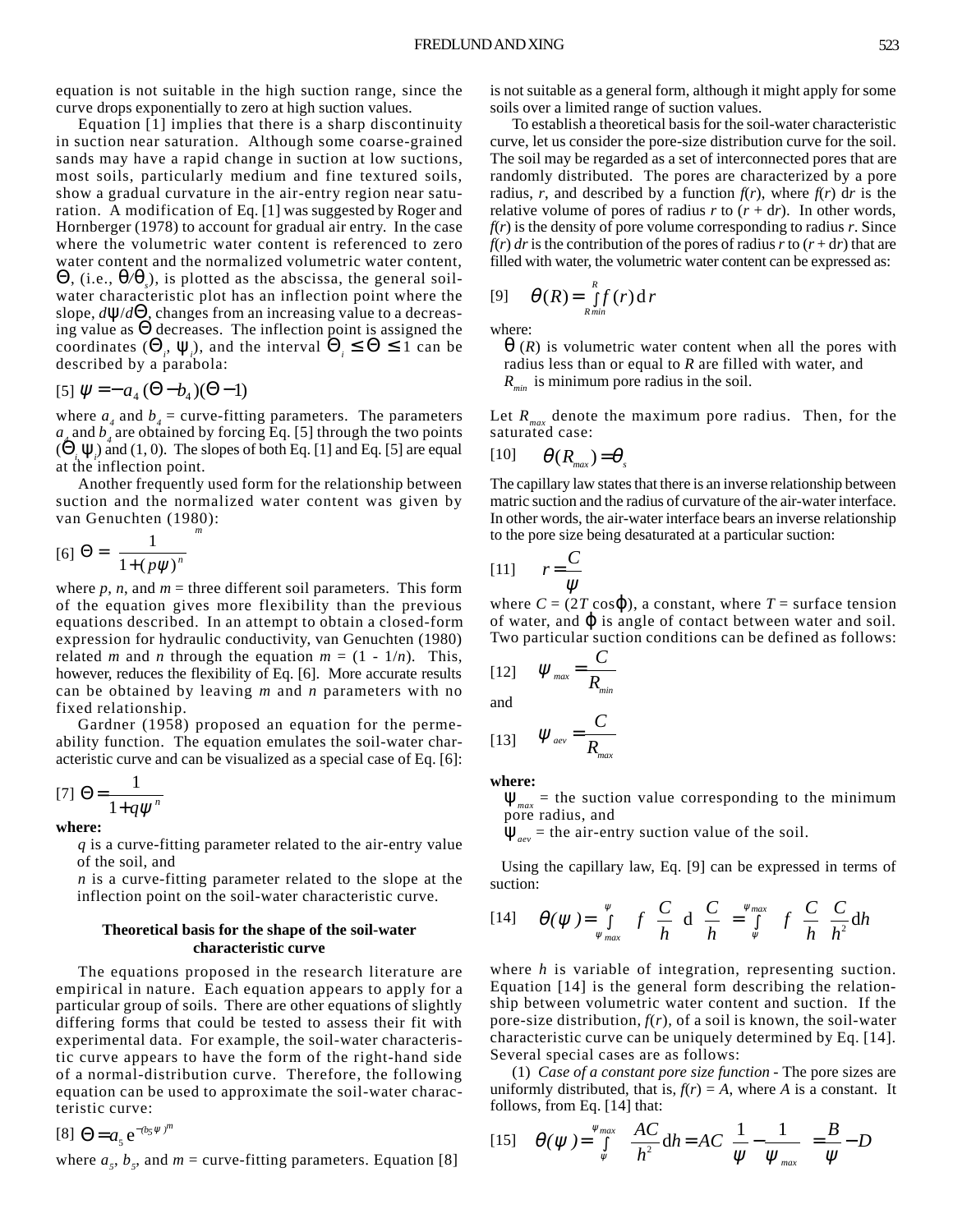where  $B = AC$ , a constant, and  $D = AC/\psi_{max}$ , a constant.

(2) *Case where pore-size function varies inversely as*  $r^2$  *- For* the case of  $f(r) = A/r^2$ , the relationship between volumetric water content and suction is:

[16] 
$$
\theta(\psi) = \int_{\psi}^{\psi_{max}} \frac{Ah^2}{C^2} \frac{C}{h^2} dh = B - D\psi
$$

where  $B = A\Psi_{\text{max}}/C$ , a constant, and  $D = A/C$ , a constant. Equation [16] represents a linear variation in the pore sizes. In other words, there is a linear relationship between volumetric water content and suction.

(3) *Case where pore-size function varies inversely as*  $r^{(m+1)}$ - For the case of  $f(r) = A/r^{(m+1)}$ , where *m* is an integer, the relationship between volumetric water content and suction is:

[17] 
$$
\theta(\psi) = \int_{\psi}^{\psi_{max}} \frac{Ah^{m+1}}{C^{m+1}} \frac{C}{h^2} dh = B - D\psi^{m}
$$

where  $B = A(\psi_{max})^m/(mC^m)$ , a constant, and  $D = A/(mC^m)$ , a constant. The power-law relationship (i.e., Eq. [1]) proposed by Brooks and Corey (1964) is simply a special case of Eq. [17]. In other words, the Brooks and Corey (1964) power-law relationship is valid only when the pore-size distribution is close to the distribution  $f(r) = A/r^{m+1}$ .

To describe the soil-water characteristic curve over the entire suction range from 0 to  $10^6$  kPa, volumetric water content is referenced to zero water content (otherwise, the normalized water content becomes negative if  $\theta$  is less than  $\theta$ <sup>*r*</sup>). In this case, the normalized water content Θ becomes θ*/*θ*<sup>s</sup>* . Equation [14] suggests that the following integration form can be used as a general form to approximate the soil-water characteristic curve:

[18] 
$$
\theta(\psi) = \theta \int_{\psi}^{\infty} f(h) dh
$$

where  $f(h)$  is pore-size distribution as a function of suction. Equation [18] will generally produce a non-symmetrical Sshaped curve. Several special cases are as follows.

(1) *Case of a normal distribution*

Let us assume that  $f(h)$  is a normal distribution. That is:

[19] 
$$
f(h) = \frac{1}{\sqrt{2\pi} \sigma} e^{-(h-\mu)^2/2\sigma^2}
$$

where  $\mu$  = mean value of the distribution of  $f(h)$ , and  $\sigma$  = standard deviation of the distribution of *f*(*h*). The soil-water characteristic curve defined by Eq. [18] can be expressed as follows:

[20] 
$$
\theta(\psi) = \theta_s \int_{\psi}^{\infty} f(h) dh
$$

$$
= \frac{\theta_s}{2} \frac{2}{\sqrt{\pi}} \int_{(\psi-\mu)/\sqrt{2}\sigma}^{\infty} dy
$$

$$
= \frac{\theta_s}{2} erfc\left(\frac{\psi-\mu}{\sqrt{2}\sigma}\right)
$$

where:

$$
erfc(x) = \frac{2}{\sqrt{\pi}} \int_{x}^{\infty} e^{-y^2} dy
$$
  
=1-erf(x)=1- $\frac{2}{\sqrt{\pi}} \int_{0}^{\infty} e^{-y^2} dy$ 

 $erfc(x) =$  complement of the error function *erf*(*x*). Equation [20] describes a symmetrical S-shaped curve. Therefore, if the pore-size distribution of a soil can be approximated by a normal distribution, the soil-water characteristic curve of the soil will be close to a symmetrical S-shaped curve, and Eq. [20] can be used as a model to describe this relationship.

The two fitting parameters (i.e., the mean value,  $\mu$ , and the standard deviation,  $\sigma$ ) in Eq. [20] are related to the air-entry value of the soil and the slope at the inflection point on the soil-water characteristic curve. If the slope at the inflection point is *s* and the air-entry value is  $\Psi_{\text{av}}$ , then the standard deviation,  $\sigma$ , can be written as:

$$
[21] \quad \sigma = \frac{\theta_s}{\sqrt{2\pi} s}
$$

and the mean value,  $\mu$ , can be calculated as:

$$
[22] \qquad \mu = \psi_{\text{aev}} + \frac{\theta_s}{2s}
$$

#### (2) *Case of a gamma distribution*

Consider the case of a gamma-type distribution for the function  $f(r)$ . That is,  $f(h)$  takes the following form:

$$
[23] \quad f(h) = \begin{cases} \frac{h^{\alpha - 1} e^{-h/\beta}}{\beta^{\alpha} \Gamma(\alpha)}, & \alpha, \beta > 0, \quad 0 \le h \le \infty \\ 0, & \text{elsewhere} \end{cases}
$$

where:

$$
\Gamma(\alpha) = \int_{0}^{\infty} h^{\alpha-1} e^{-h} dh
$$

In this case, the soil-water characteristic curve defined by Eq. [18] has a smaller air-entry value, a steeper slope near saturation, and a gentler slope near the residual water content. In the special case when  $\alpha$  is an integer, the soil-water characteristic curve defined by Eq. [18] becomes:

[24]  
\n
$$
\theta(\psi) = \theta_s \int_{\psi}^{\infty} \frac{h^{\alpha - 1} e^{-h/\beta}}{\beta^{\alpha} \Gamma(\alpha)} dh
$$
\n
$$
= \frac{\theta_s}{\Gamma(\alpha)} \int_{\psi/\beta}^{\infty} h^{\alpha - 1} e^{-h} dh
$$
\n
$$
= \theta_s \sum_{i=0}^{\alpha - 1} \frac{\psi^i e^{-\psi/\beta}}{i! \beta^i}
$$

For  $\alpha$  = 1, the gamma distribution becomes an exponential distribution:

[25] 
$$
f(h) = \begin{cases} \frac{1}{\beta} e^{-h/\beta}, & \beta > 0, \quad 0 \le h < \infty \\ 0, & \text{elsewhere} \end{cases}
$$

and the soil-water characteristic curve defined by Eq. [18] can be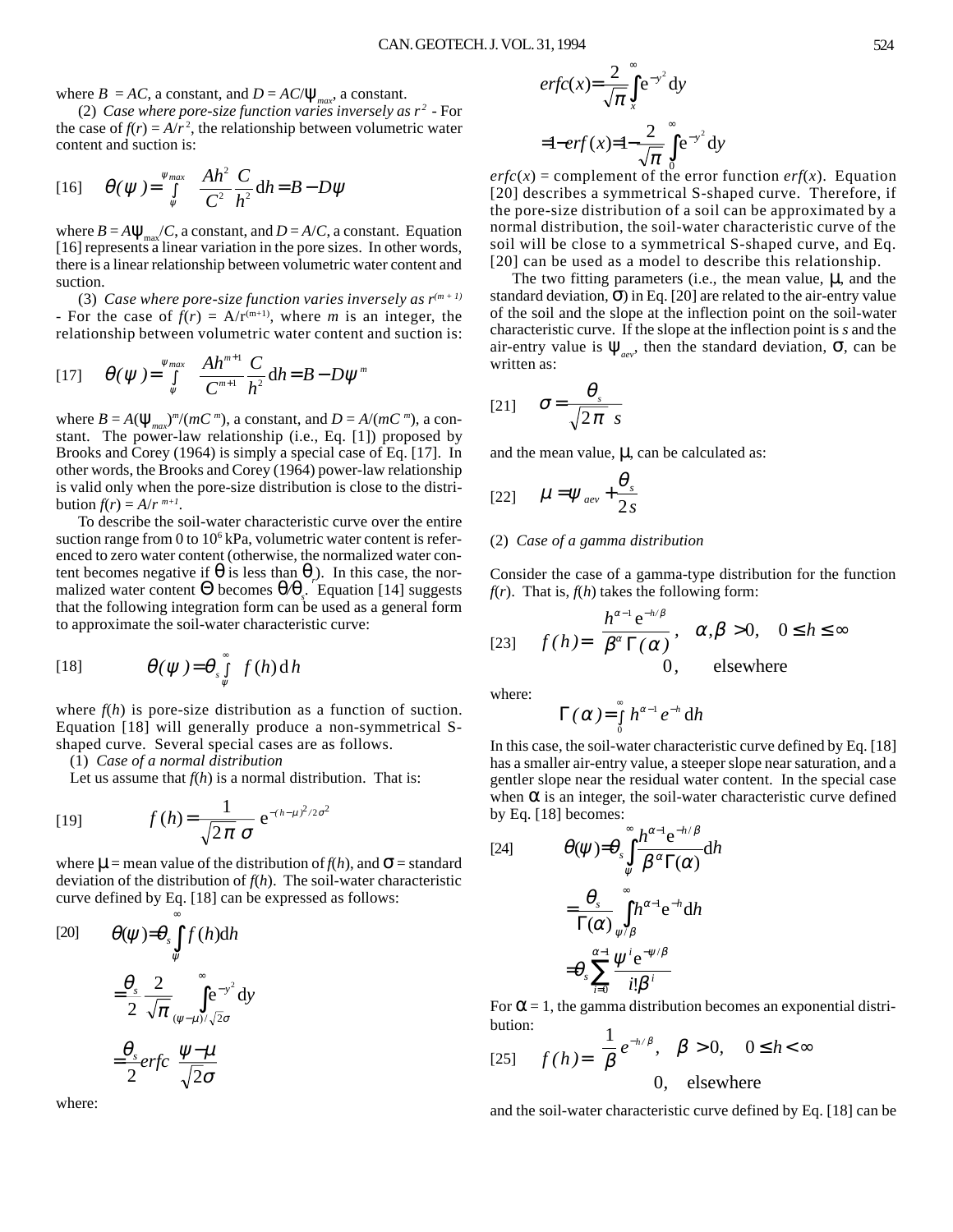

FIG. 3. A sample distribution using [29] and its integration (eg. [6]).

written as:

$$
[26] \quad \theta \left( \psi \right) = \theta_s e^{-\psi/\beta}
$$

Note that Eq. [26] has the same form as Eq. [3], which was used by McKee and Bumb (1984) to describe the soil-water characteristic curve. Therefore, Eq. [3] gives the best results if the poresize distribution of the soil is close to a gamma distribution.

(3) *Case of a beta distribution*

Consider the case of a beta distribution for the function  $f(r)$ :

$$
[27] \quad f(h) = \begin{cases} \frac{h^{\alpha-1} (1-h)^{\beta-1}}{B(\alpha, \beta)}, & \alpha, \beta > 0, \quad 0 \le h \le 1\\ 0, & \text{elsewhere} \end{cases}
$$

where:

$$
B(\alpha, \beta) = \int_{0}^{1} h^{\alpha-1} (1-h)^{\beta-1} dh = \frac{\Gamma(\alpha) \Gamma(\beta)}{\Gamma(\alpha + \beta)}
$$

In this case, the soil-water characteristic curve given by Eq. [18] has greater flexibility. For  $\alpha$  equal to  $\beta$ , Eq. [18] generates a symmetrical S-shaped curve. For  $\alpha$  greater than  $\beta$ , the curve is non-symmetrical and has a higher air-entry value, a gentler slope near saturation, and a steeper slope near the residual water content. For  $\alpha$  less than  $\beta$ , the curve has a smaller air-entry value, a steeper slope near saturation, and a gentler slope near the residual water content. In the case when  $\alpha$  and  $\beta$  are integers, the soilwater characteristic curve defined by Eq. [18] and Eq. [27] is related to the binomial probability function as follows (Mendenhall *et al*. 1981):

$$
\begin{array}{ll}\n\mathcal{O}(\psi) = & \theta_s \int_{\psi}^{1} \frac{h^{\alpha-1} (1-h)^{\beta-1}}{B(\alpha,\beta)} \mathrm{d}h \\
\quad = & \theta_s - \theta_s \sum_{i=\alpha}^{\alpha+\beta-1} \left( \frac{\alpha+\beta-1}{i} \right) \psi^i (1-\psi)^{\alpha+\beta-1-i}\n\end{array}
$$

Equation [28] has a form similar to that of Eq. [5] suggested by Roger and Homberger (1978), which was used to account for a gradual air entry. Note, that defining *r* over the interval (0, 1) does not restrict its use. The beta density function can be applied to any interval by translation and a change in the scale.



FIG. 4. A sample distribution using [30] and its integration.



FIG. 5. Sample plots of [31] with  $n = 2$  and  $m = 1$  (*a* varies).

## **Proposal for a new equation**

The pore-size distribution of Eq. [6] can be written as follows:

[29] 
$$
f(\psi) = \frac{mnp(p\psi)^{n-1}}{\left[1 + (p\psi)^n\right]^{m+1}}
$$

Figure 3 shows a sample probability distribution for Eq. [29] along with its integration (i.e., Eq. [6]). It can be seen that the integration drops to zero over a narrow suction range. Therefore, Eq. [6] is not suitable in the high suction region. Experimental data show that after the residual water content, the plot should decrease linearly to a value of about 10<sup>6</sup> kPa (Croney and Coleman 1961). To describe the soil-water characteristic curve more accurately, the following distribution is suggested:

[30] 
$$
f(\psi) = \frac{mn(\psi/a)^{n-1}}{a[e+(\psi/a)^n]\left{\log[e+(\psi/a)^n]\right\}^{m+1}}
$$

Equation [30] and its integration form are shown in Fig. 4 for the same set of parameters (i.e.,  $a = 1/p, n, m$ ). This distribution function drops more slowly than Eq. [29] as  $\Psi$  increases and, therefore, Eq. [30] produces a nonsymmetrical curve that is closer to the experimental data.

Integrating Eq. [30] using Eq. [18] gives the following relationship between volumetric water content and suction:

$$
[31] \quad \theta = \theta_s \left[ \frac{1}{\ln[e + (\psi/a)^n]} \right]^m
$$

Figures 5 to 7 show the effect of varying the three parameters *a*, *n*, and *m* on the shape of the soil-water characteristic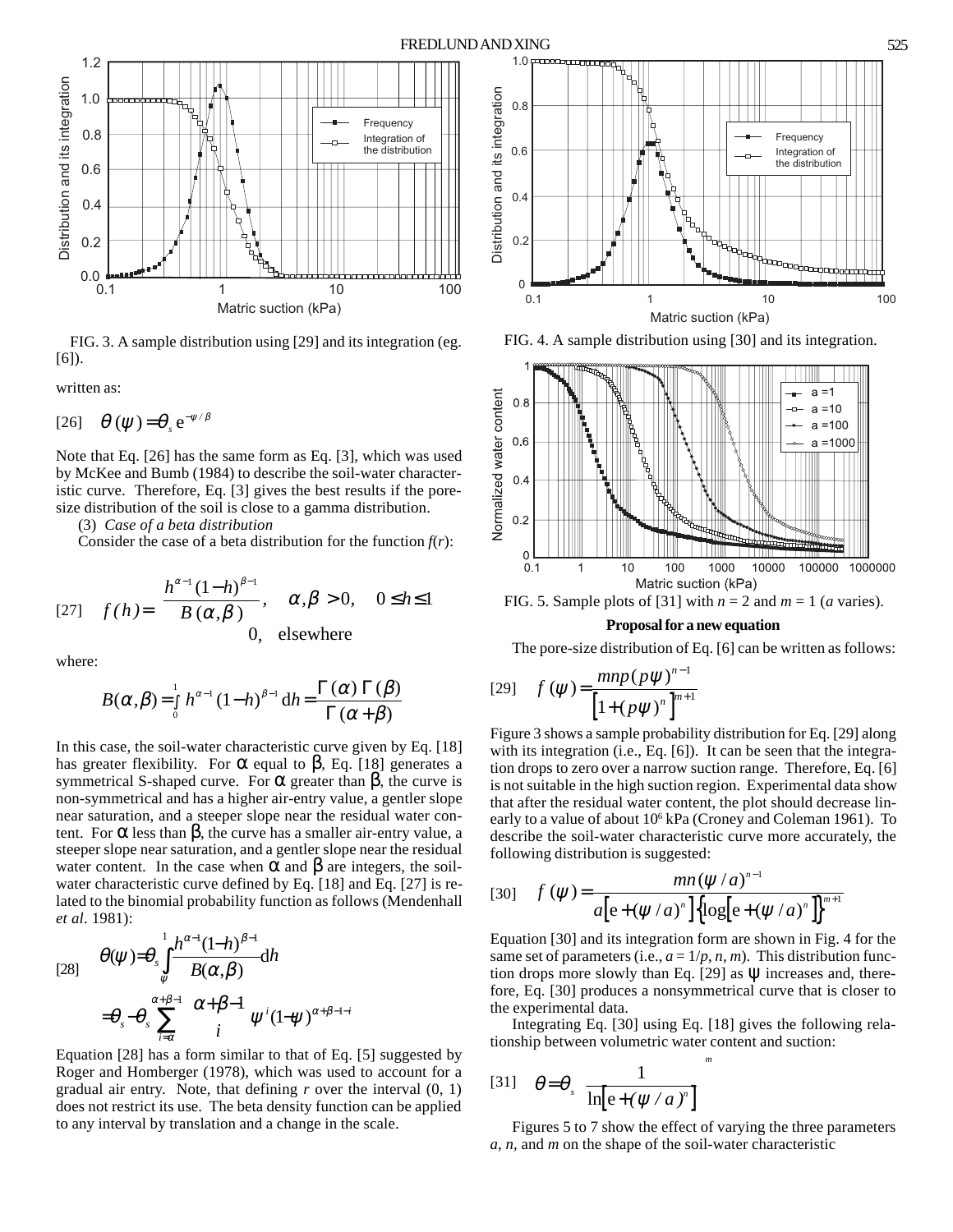

FIG. 6. Sample plots of [31] with  $a = 100$  and  $m = 1$  (*n* varies).



FIG. 7. Sample plots of [31] with  $a = 100$  and  $n = 2$  (*m* varies).



FIG. 8. A sample plot for the graphical solution of the three parameters  $(a, n, \text{ and } m)$  in [31].

curve. From Fig. 5 it can be seen that when *n* and *m* are fixed, the parameter *a* (with a unit of kPa) is closely related to the air-entry value. In general, the value for the parameter *a* would be higher than the air-entry value. However, for small values of *m*, the airentry value can be used for parameter *a*.

Figure 6 indicates that parameter *n* controls the slope of the soil-water characteristic curve. The distribution given by Eq. [30] attains its maximum value approximately at the value of *a*. Therefore, the point  $(a, \theta(a))$  can be used to approximate the inflection point. Using this information, a graphical estimation for the three parameters can be obtained from the soil-water characteristic curve. First, locate the inflection point  $(\psi_{i}, \theta_{i})$  on the soil-water characteristic plot and draw a tangent line through this point (Fig. 8).



FIG. 9. A best-fit curve to the experimental data of a till (S. Vanapalli, personal communication, 1993).



FIG. 10. A best-fit curve to the experimental data of a silty loam (data from Brooks and Corey 1964).

Let *s* denote the slope of the tangent line. Then, the three parameters *a*, *n*, and *m* are determined as follows:

[32] 
$$
a = \psi_i
$$
  
\n[33]  $m = 3.67 \ln\left(\frac{\theta_s}{\theta_i}\right)$   
\n[34]  $n = \frac{1.31^{m+1}}{m\theta_s} 3.72 s \psi_i$ 

The slope, *s*, of the tangent line can be calculated as:

$$
[35] \quad s = \frac{\theta_i}{\psi_p - \psi_i}
$$

where  $\Psi_p$  = intercept of the tangent line and the matric suction axis (Fig.  $8$ ).

Small values of *m* result in a moderate slope in the high-suction range, and large values of *n* produce a sharp corner near the air-entry value (see Fig. 9). Another example of a best-fit curve to the experimental data for a silty loam from Brooks and Corey (1964) is shown in Fig. 10.

In Eq. [31],  $\theta$  becomes equal to  $\theta_s$  when the suction is zero, and  $\theta$  becomes zero when the suction goes to infinity. It is also possible to use the degree of saturation for curve fitting, since the degree of saturation varies from 0 to 1. Gravimetric water content can be similarly normalized for curve-fitting purpose. Three plots are shown for the same soil (i.e., silty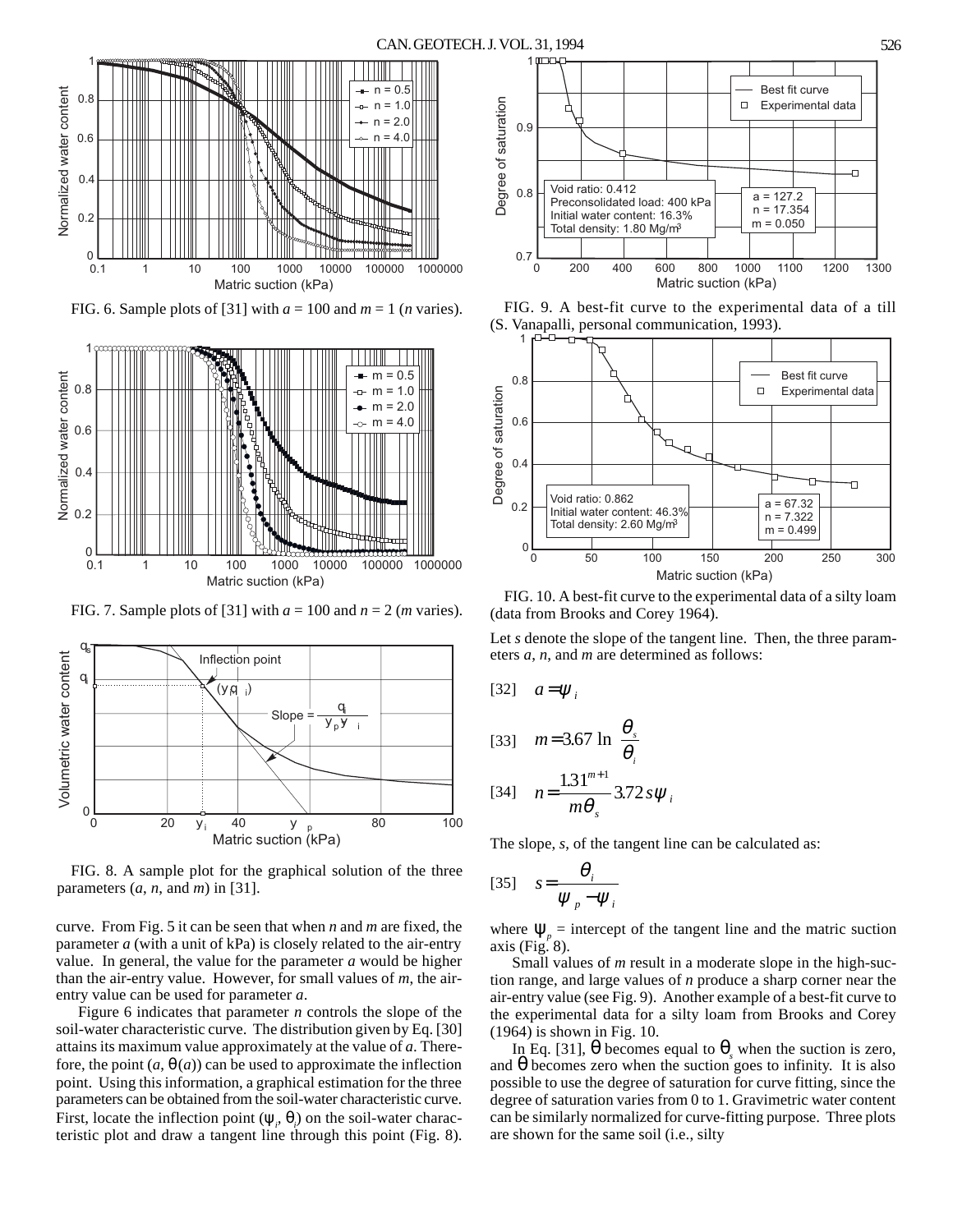

FIG. 11. Best-fit curves to the experimental data of a silty loam usinf three different representations of the water content, i.e., degree of saturation, volumetric water content, and gravimetric water content (data from Brooks and Corey 1964).



loam) in Fig. 11, using different ways of representing the water content of the soil (i.e., degree of saturation, volumetric water content, and gravimetric water content).

Experimental data have previously shown that the suction of a soil reaches a maximum value of approximately 10<sup>6</sup> kPa at zero water content. This upper limit can be built into Eq. [31] as follows:

[36] 
$$
\theta(\psi, a, n, m) = C(\psi) \frac{\theta_s}{\left\{\ln \left[e + (\psi/a)^n\right]\right\}^m}
$$

where  $C(\Psi)$  is a correction function defined as

$$
C(\psi) = \frac{-\ln(1+\psi/\psi_*)}{\ln[1+(1,000,000/\psi_*)]} + 1
$$

where  $\Psi_r$  = suction corresponding to the residual water content, θ*r* .

It can be seen that *C*(l,000,000) is equal to zero. Therefore, at the limiting point where  $\Psi$  is equal to 10<sup>6</sup> kPa, the water content,  $θ$ , calculated from Eq. [36] is zero. A sample plot for Eq. [36] is shown in Fig. 12. The curve at the low-suction range is not



FIG. 12. A sample plot of [36]. FIG. 13. A best-fit curve to the experimental data of a till using [31] (S. Vanapalli, personal communication, 1993).

significantly affected, since the correction function  $C(\Psi)$  is approximately equal to 1 at low suctions.

Figure 13 shows a best-fit curve to the experimental data obtained for a glacial till, using Eq. [31]. A best-fit curve to the same experimental data using Eq. [36] is shown in Fig. 14. It can be seen that the modified equation (i.e., Eq. [36]) fits the data better than Eq. [31]. The main difference is that the curve is forced by  $C(\Psi)$  to zero at a suction of  $10^6$  kPa.

A graphical estimation of the four parameters *a*, *n*, *m*, and  $\Psi_r$ , in Eq. [36] can be obtained from a semilog plot of the soil-water characteristic curve. First, determine the suction corresponding to the residual water content  $\Psi_r$  by locating a point where the curve starts to drop linearly in the high suction range (Fig. 15). Numerical results show that, in most cases, Eq. [36] gives a satisfactory approximation for  $\Psi$ <sub>r</sub> > 1500 kPa. Its magnitude will generally be in the range of 1500 to 3000 kPa. Figure 15 uses  $\Psi$ <sub>r</sub> equal to 3000 kPa for illustration purposes. Next, locate the inflection point  $(\psi_{i})$  $\theta$ <sub>i</sub>) on the semilog plot and draw a tangent line through this point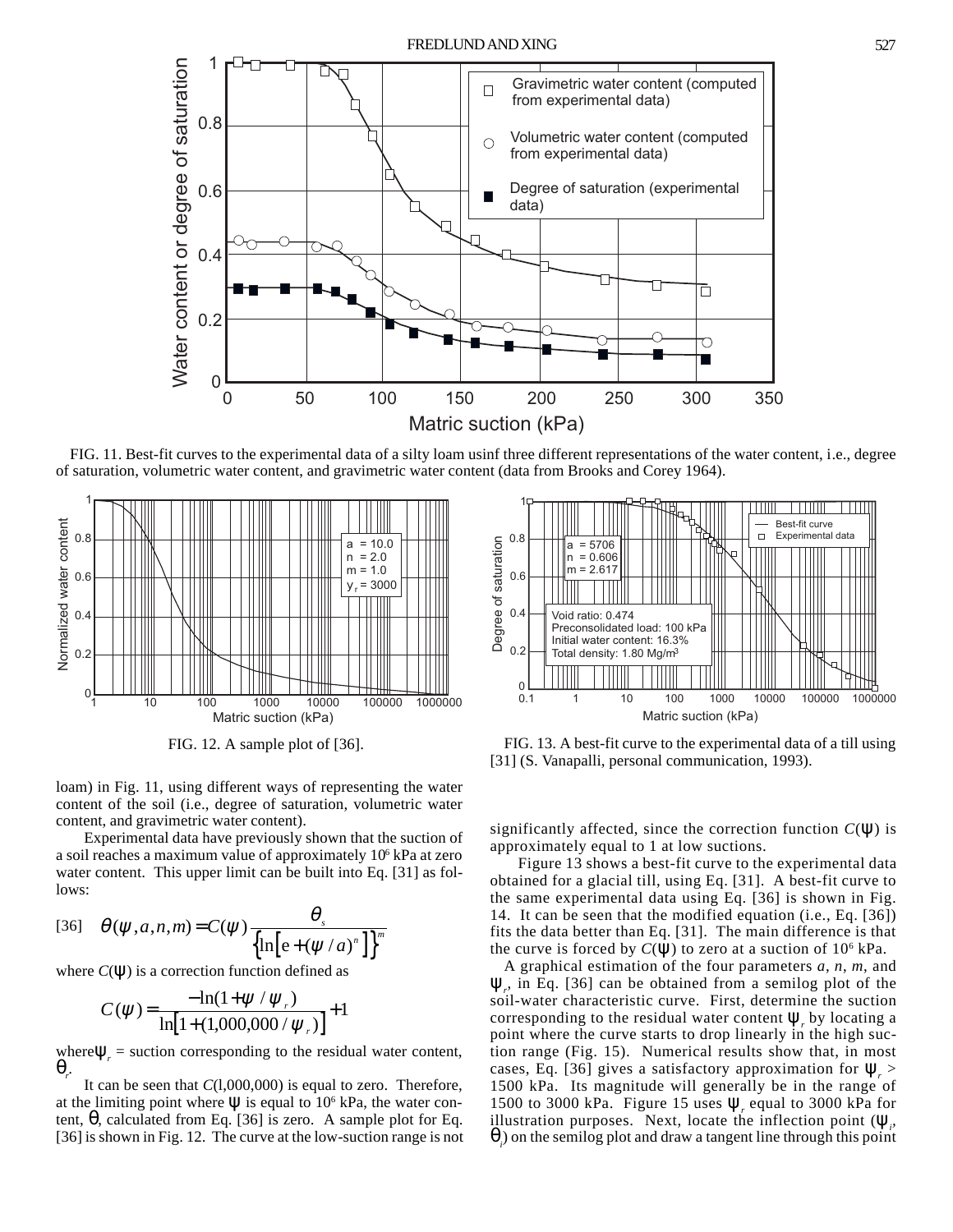

FIG. 14. A best-fit curve to the experimental data in Fig. 13 using [36].



FIG. 15. A sample plot for the graphical solution of the four parameters  $(a, n, m, \text{ and } \Psi)$  in [36].



FIG. 16. A best-fit curve to the experimental data of a sand (data from Moore 1939).

(Fig. 15). Let *s* denote the slope of the tangent line on the semilog plot. Then, the fitting parameters *a*, *n*, and *m* can be determined as follows:

 $[37]$   $a = \psi_i$ 

$$
[38] \quad m=3.67 \ln \left[ \frac{\theta_s C(\psi_i)}{\theta_i} \right]
$$

[39] 
$$
n = \frac{1.31^{m+1}}{mC(\psi_i)} 3.72 s^*
$$



FIG. 17. A best-fit curve to the experimental data of a sand (Soil Laboratory data, University of Saskatchewan).



FIG. 18. A best-fit curve to the experimental data of Kidd Creek tailings (N. Yang, personal communication, 1992).

where:

$$
s^* = \frac{s}{\theta_s} - \frac{\psi_i}{1.31^m (\psi_i + \psi_r) \ln[1 + (1,000,000/\psi_r)]}
$$

The slope, *s*, of the tangent line can be calculated as follows:

$$
[40] \quad s = \frac{\theta_i}{\ln(\psi_p / \psi_i)}
$$

where  $\Psi_p$  = intercept of the tangent line on the semilog plot and the matric suction axis (Fig. 15).

A graphical estimation only gives approximate values for the parameters. To obtain a closer fit to experimental data, the three parameters (*a*, *n*, and *m*) in Eq. [36] can be determined using a least squares method, if the measured data for  $\theta$  and  $\psi$  are available. The idea is to choose the three parameters such that the calculated values from Eq. [36] are as close as possible to the measured values. Therefore, the following objective function (i.e., sum of the squared deviations of the measured data from the calculated data) is minimized with respect to the three parameters *a*, *n*, and *m*.

[41] 
$$
O(a,m,n) = \sum_{i=1}^{M} [\theta_i - \theta(\psi_i, a, m, n)]^2
$$

where:

 $O(a, m, n)$  is the objective function, *M* is the total number of measurements, and  $\theta$ <sub>*i*</sub> and  $\Psi$ <sub>*i*</sub> are measured values.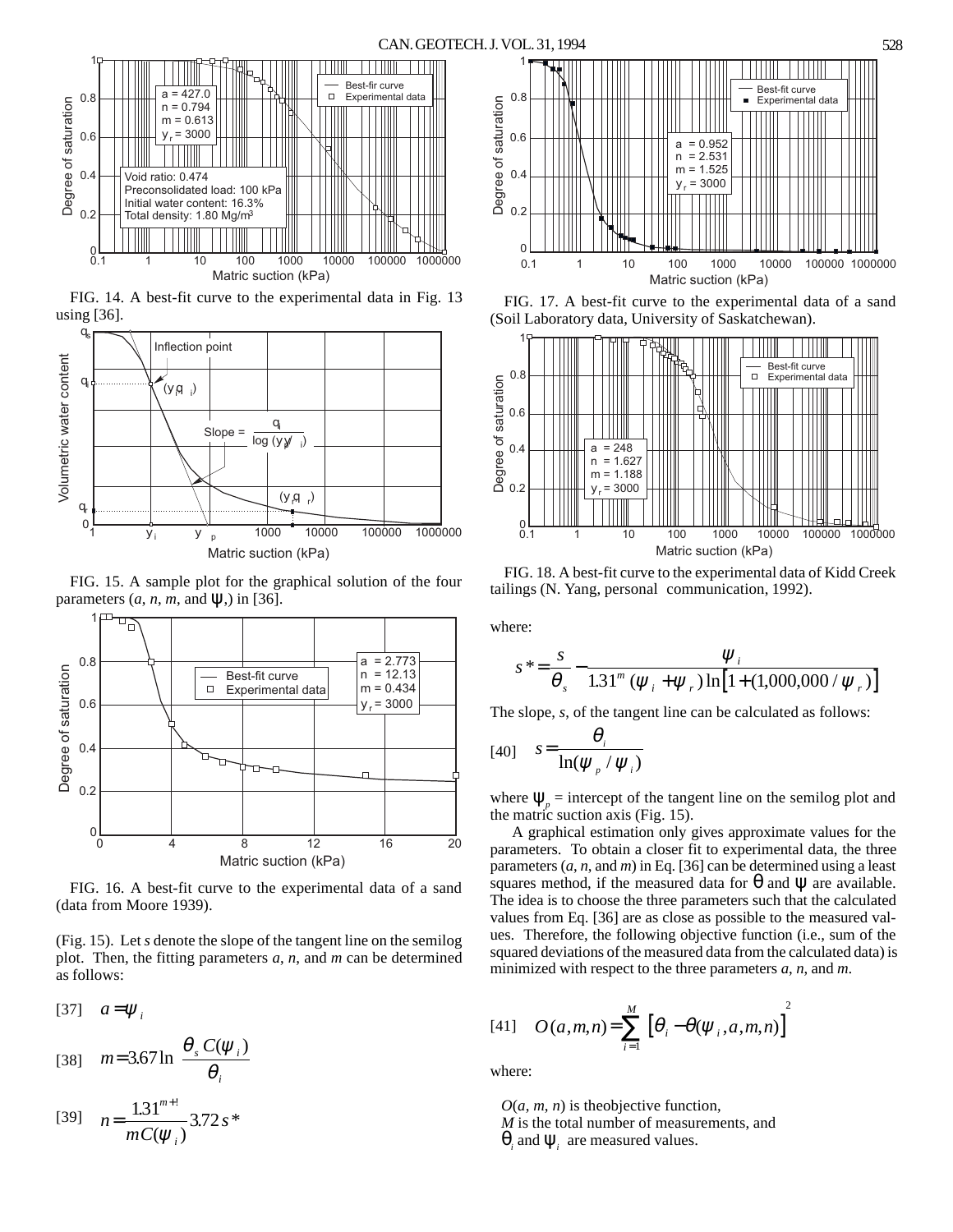

FIG. 19. A best-fit curve to the experimental data of a sand (Soil Laboratory data, University of Saskatchewan). FIG. 21. A best-fit curve to the experimental data of a silt (S.



FIG. 20. A best-fit curve to the experimental data of a sand (University of Toronto data; University of Saskatchewan 1984).

This is a non-linear minimization problem. A curve-fitting utility CFVIEW was coded based on Eq. [36] and Eq. [41] using a quasi-Newton method. The detailed non-linear curve-fitting algorithm is presented in the Appendix. Best-fit curves for a tailings sand, a silt, and a clay are shown in Figs. 16 to 23. An arithmetic scale has been used when the experimental data in the high suction range are not available. It can be seen, from these results, that Eq. [36] can be used to fit the experimental data reasonably well over the entire suction range of 0 to  $10^6$  kPa.

Some applications require an estimation of the residual water content. The following slightly different form of Eq. [31] can be used to estimate the residual water content  $\theta$ <sub>r</sub>.

$$
[42] \quad \theta = \theta_r + \frac{\theta_s - \theta_r}{\left\{\ln\left[e + \left(\psi / a\right)^n\right]\right\}^m}
$$

Here,  $\theta_{r}$  and  $\theta_{s}$  are treated as two additional parameters. The five parameters *a*, *n*, *m*,  $\theta_r$ , and  $\theta_s$ , in Eq. [42] can be systematically identified through a best-fit analysis on experimental data.

#### **Conclusions**

General empirical equations have been proposed to describe the soil-water characteristic curve. Each equation has its own limitations. A general form of the relationship between water content and suction was developed based on the pore-size dis-



Huang, personal communication, 1993).



FIG. 22. A best-fit curve to the experimental data of a silt (Soil Laboratory data, University of Saskatchewan).



FIG. 23. A best-fit curve to the experimental data of an initially slurried Regina clay (data from Fredlund).

tribution of the soil. If the pore-size distribution of a soil can be obtained or predicted, then the soil-water characteristic curve is uniquely determined from the proposed general equation.

The analysis in this paper provides not only a theoretical basis for most of the empirical equations but also proposes a new, more general equation to describe the soil-water characteristic curve. Based on the proposed equation, a curve-fitting utility, CFVIEW, was coded. It was found that the equation fits experimental data reasonably well over the entire suction range from 0 to 10<sup>6</sup> kPa.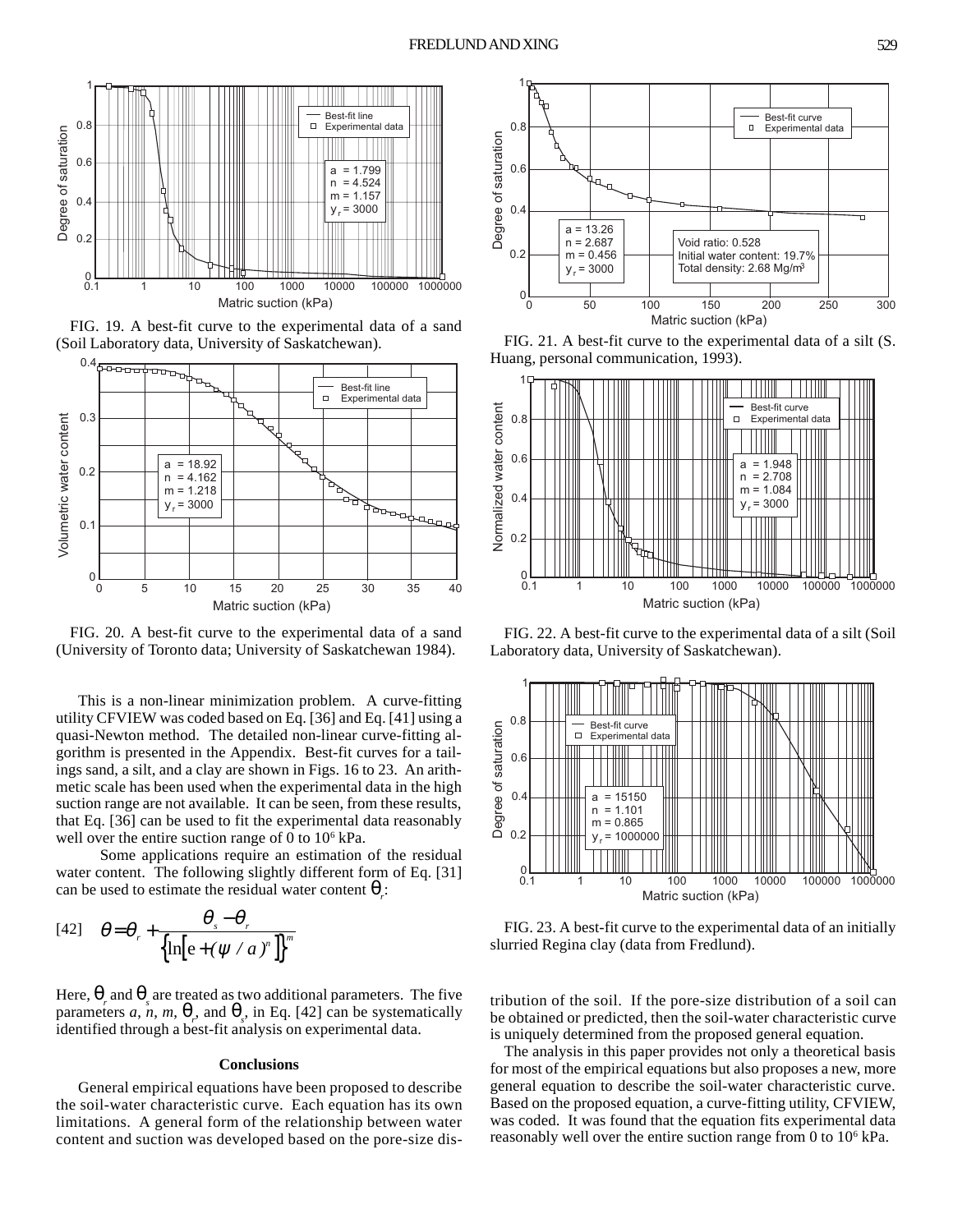## **Acknowledgement**

The authors would like to thank Sai Vanapalli for supplying experimental data and for helpful suggestions for the curve-fitting program.

- Brooks, R.H., and Corey, A.T. 1964. Hydraulic properties of porous medium. Colorado State University (Fort Collins), Hydrology Paper, Nr. 3, March.
- Bumb, A.C. 1987. Unsteady-state flow of methane and water in coalbeds. Ph.D. thesis, Department of Chemical Engineering, University of Wyoming, Laramie.
- Campbell, G.S. 1974. A simple method for determining unsaturated conductivity from moisture retention data. Soil Science, **117**: 311-314.
- Clapp, R.B., and Hornberger, G.M 1978. Empirical equations for some soil hydraulic properties. Water Resources Research, **14**: 601-604.
- Croney, D., and Coleman, J.D. 1961. Pore pressure and suction in soils. Proceedings, Conference on Pore Pressure and Suction in Soils. Butterworths, London. pp. 31-37.
- Fredlund, D.G. 1964. Comparison of soil suction and one-dimensional consolidation characteristics of a highly plastic clay. M.Sc. thesis, Department of Civil Engineering, University of Alberta, Edmonton, AB, Canada.
- Fredlund, D.G., and Rahardjo, H. 1993*a*. Soil mechanics for unsaturated soils. John Wiley & Sons, Inc., New York.
- Fredlund, D.G., and Rahardjo, H. 1993*b*. An overview of unsaturated soil behaviour. Proceedings, ASCE Specialty Series on Unsaturated Soil Properties, Dallas, TX., October 24-28, pp. 1-33.
- Gardner, W.R. 1958. Some steady state solutions of the unsaturated moisture flow equation with application to evaporation from a water-table. Soil Science, **85**: 228-232.
- Gardner, W.R., Hillel D., and Benyamini, Y. 1970*a*. Post irrigation movement of soil water. I. Redistribution. Water Resources Research, **6**: 851-861.
- Gardner, W.R., Hillel D., and Benyamini, Y. 1970*b*. Post irrigation movement of soil water. II. Simultaneous redistribution and evaporation. Water Resources Research, **6**: 1148- 1153.
- Marshall, T.J. 1958. A relation between permeability and size distribution of pores. Journal of Soil Science, **9**: 1-8.
- McCuen, R.H., Rawls, W.J., and Brakensiek, D.L 1981. Statistical analyses of the Brook-Corey and the Green-Ampt parameters across soil textures. Water Resources Research, **17**: 1005-1013.

McKee, C.R., and Bumb, A.C. 1984. The importance of unsatu-

rated flow parameters in designing a monitoring system for hazardous wastes and environmental emergencies. Proceedings, Hazardous Materials Control Research Institute National Conference, Houston, TX, March 1984. pp. 50-58.

- McKee, C.R., and Bumb, A.C. 1987. Flow-testing coalbed methane production wells in the presence of water and gas. *In* SPE Formation Evaluation, December, pp. 599-608.
- Mendenhall, W., Scheaffer, R.L., and Wackerly, D.D. 1981. Mathematical statistics with applications. 2nd Edition. Duxbury Press, Boston.
- Moore, R.E. 1939. Water conduction from shallow water tables. Hilgardia, **12**: 383-426.
- Mualem, Y. 1986. Hydraulic conductivity of unsaturated soils: prediction and formulas. *In* Methods of soil analysis. Part I Physical and mineralogical methods. 2nd Edition. Agronomy. *Edited by* A. Klute. American Society of Agronomy, Inc. and Soil Society of America, Inc., Madison. Wis., U.S.A., pp. 799-823.
- Papagiannakis, A.T., and Fredlund, D.G. 1984. A steady state model for flow in saturated-unsaturated soils. Canadian Geoetechnical Journal, **21**: 419-430.
- Richards. B.G. 1965. Measurement of the free energy of soil moisture by the psychrometric technique using thermistors. In Moisture equilibria and moisture changes in soils beneath covered areas. *Edited by* G.D. Aitchison. Butterworth & Co. Ltd., Sydney, Australia, pp. 39-46.
- Roger, B.C., and Hornberger. G.M. 1978. Empirical equations for some soil hydraulic properties. Water Resources Research. **14**:601-604.
- Rogowski, A.S. 1971. Watershed physics: model of the soil moisture characteristic. Water Resources Research, **7**: 1575- 1582.
- Sadler, D.R. 1975. Numerical methods for nonlinear regression. University of Queensland Press, St. Lucia, Queensland, Australia.
- University of Saskatchewan. 1984. KCAL User's manual. A computer program for calculating unsaturated permeability. Department of Civil Engineering, University of Saskatchewan. Saskatoon.
- van Genuchten, M.T. 1980. A closed-form equation for predicting the hydraulic conductivity of unsaturated soils. Soil Science Society of America Journal, **44**: 892-898.
- Williams, P.J. 1982. The surface of the Earth, an introduction to geotechnical science. Longman Inc., New York.

Williams, J., Prebble, R.E., Williams, W.T., and Hignett, C.T. 1983. The influence of texture, structure and clay mineralogy on the soil moisture characteristic. Australian Journal of Soil Research, **21**: 15-32.

## **Appendix: Nonlinear curve-fitting algorithms for the soil-water characteristic curve**

The proposed equation for the soil-water characteristic curve is:

$$
[A1] \quad \theta(\psi,a,n,m) = C(\psi) \frac{\theta_s}{\left\{\ln \left[e + (\psi / a)^n\right]\right\}^m}
$$

Let  $p = (a, n, m)$  denote the unknown vector of the three parameters  $a, n$ , and  $m$  and suppose that measured data  $(\theta_i, \psi_i)$  (*i* = 1, 2, ..., *M*) are available, where *M* is the number of measurements. The least squares estimate of *p* is the vector  $p^*$ , which minimizes the following objective function (i.e., sum of the squared deviations of the measured data from the calculated data).

$$
[A2] \quad O(p) = O(a, m, n) = \sum_{i=1}^{M} \left[ \theta_i - \theta(\psi_i, a, m, n) \right]^2
$$

In other words, the least squares method determines the three parameters such that the calculated values from Eq. [*A*1] are as close as possible to the measured values.

A standard requirement of iterative minimization algorithms is that the value of the objective function decreases monotonically from iteration to iteration. Let  $p_i$  be the estimate of  $p$  at the beginning of the  $i$  th iteration  $(p_0$  is the initial guess and, theoretically, it is arbitrary). The new estimate  $p_{i+1}$  is chosen such that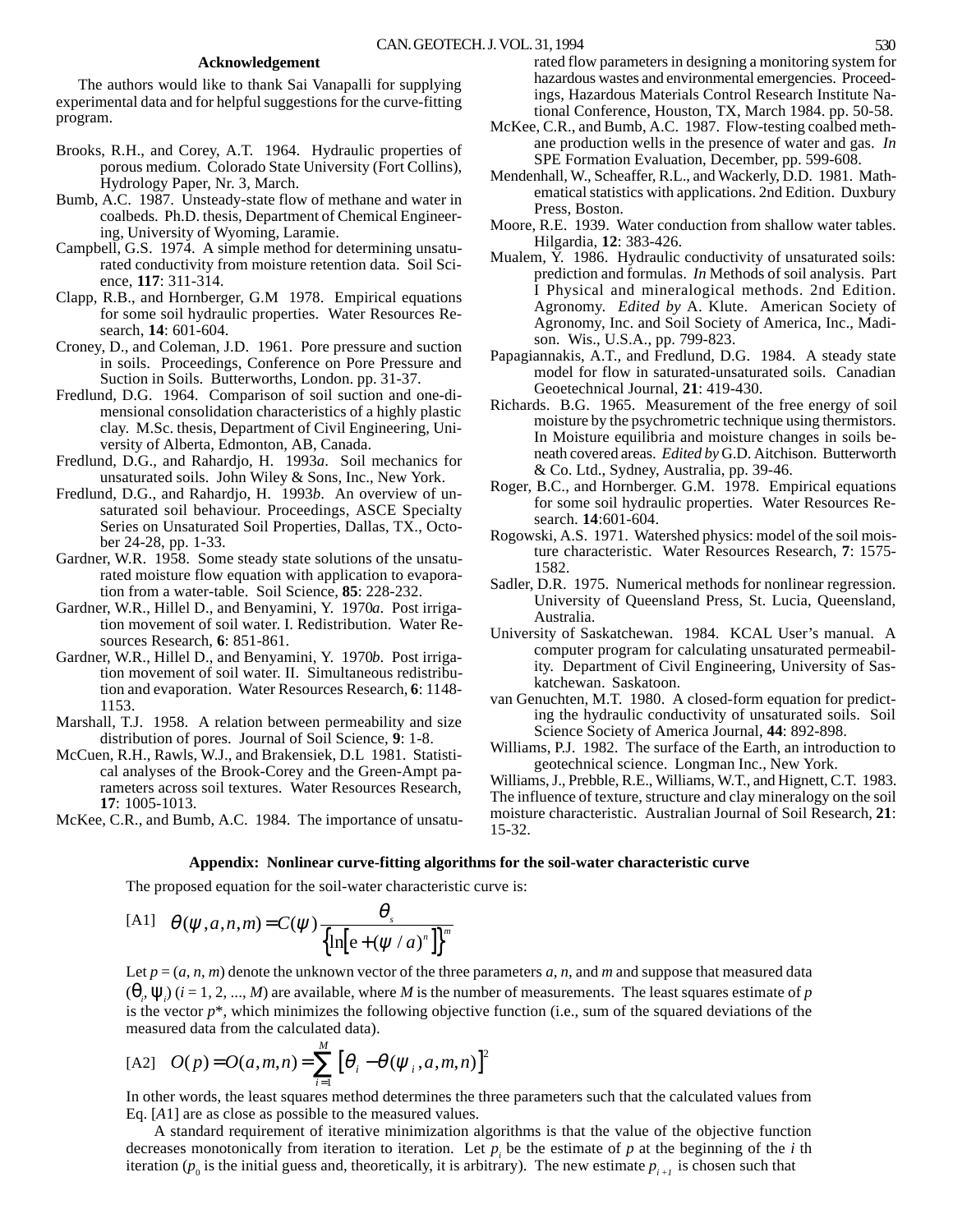#### FREDLUND AND XING 531

 $O(p_{i+1}) < O(p_i)$ . The steepest descent method is one of the easiest methods for minimizing a general nonlinear function of several variables. It exploits the fact that from a given starting point a function decreases most rapidly in the direction of the negative gradient vector evaluated at the starting point. Let *g* denote the gradient of  $O(p)$  at  $p_i$ . That is:

$$
\begin{bmatrix}\nA3\end{bmatrix} \quad g = \begin{bmatrix}\n\frac{\partial O(p)}{\partial a} \\
\frac{\partial O(p)}{\partial n} \\
\frac{\partial O(p)}{\partial m}\n\end{bmatrix}_{p=p_i}
$$

The steepest descent iteration is defined by

 $[A4]$   $p_{i+1} = p_i - \alpha g$ 

where  $\alpha$  = scalar that determines the length of the step taken in the direction of -*g*. From Eq. [A2] it follows that:

$$
[A5] \quad \frac{\partial}{\partial a} O(p) = -2 \sum_{i=1}^{M} \left[ \theta_i - \theta(\psi_i, a, n, m) \right] \frac{\partial \theta(\psi_i, a, n, m)}{\partial a}
$$

Similarly,

$$
\text{[A6]} \quad \frac{\partial O(p)}{\partial n} = -2 \sum_{i=1}^{M} \left[ \theta_i - \theta(\psi_i, a, n, m) \right] \frac{\partial O(\psi_i, a, n, m)}{\partial n}
$$

$$
[A7] \quad \frac{\partial O(p)}{\partial m} = -2 \sum_{i=1}^{M} \left[ \theta_i - \theta(\psi_i, a, n, m) \right] \frac{\partial \theta(\psi_i, a, n, m)}{\partial m}
$$

From Eq. [A1], the partial derivatives in Eqs. [A5] to [A7] can be obtained as follows:

[A8] 
$$
\frac{\partial \theta(\psi_i, a, n, m)}{\partial a} = mC(\psi_i)\theta_s \left\{ \ln \left[ e + (\psi_i/a)^n \right] \right\}^{-m-1} \frac{n(\psi_i/a)^{n-1}(\psi_i/a^2)}{e + (\psi_i/a)^n}
$$

$$
\text{[A9]} \quad \frac{\partial \theta\left(\psi_i, a, n, m\right)}{\partial n} = -mC(\psi_i)\theta_s \left\{\ln\left[e + \left(\psi_i / a\right)^n\right]\right\}^{-m-1} \frac{\left(\psi_i / a\right)^n \ln(\psi_i / a)}{e + \left(\psi_i / a\right)^n}
$$

$$
[A10] \frac{\partial \theta(\psi_i, a, n, m)}{\partial m} = -C(\psi_i)\theta_s(\left\{\ln[e+(\psi_i/a)^n]\right\}^{-m}\ln\left\{\ln[e+(\psi_i/a)^n]\right\}
$$

The steepest descent method is not efficient for practical use, since the rate of convergence is slow, especially near the stationary point. The following quasi-Newton method (Sadler 1975) was used for the curve-fitting program:

$$
[A11] \ \ p_{i+1} = p_i - A_i g_i
$$

where:

 $g_i$  = gradient of the objective function evaluated at  $p_i$ , and

 $A_i$  = operative matrix at the *i*-th iteration.

Equation [A11] becomes the steepest descent method if  $A_i$  is the identity matrix multiplied by a step length (a scalar). Denote  $p_{i-1}$  -  $p_i$  by  $d_i$  and  $g_{i+1}$  -  $g_i$  by  $q_i$ . Then  $A_i$  is updated using the following formula:

$$
[A12] A_{i+1} = A_i + \frac{(d_i - A_i q_i)(d_i - A_i q_i)^T}{(d_i - A_i q_i)^T q_i}
$$

where the superscript *T* denotes the transpose of a vector matrix.

A suitable choice for  $A_0$  is the diagonal matrix defined by:

$$
\begin{aligned}\n\text{[A13] } a_{ij} = \n\begin{cases}\n\frac{\alpha_i}{2\beta_i}, & \text{if } i = j \\
0, & \text{if } i \neq j\n\end{cases}\n\end{aligned}
$$

, where:

 $\alpha_i = i$ -th element of the starting vector  $p_0$ ,

 $\beta_i = i$ -th element of the gradient  $g_0$  evaluated at the starting vector.

The quasi-Newton method does not require matrix inversion or equivalent, since the sequence  $A_i$  ( $i = 0$ ,